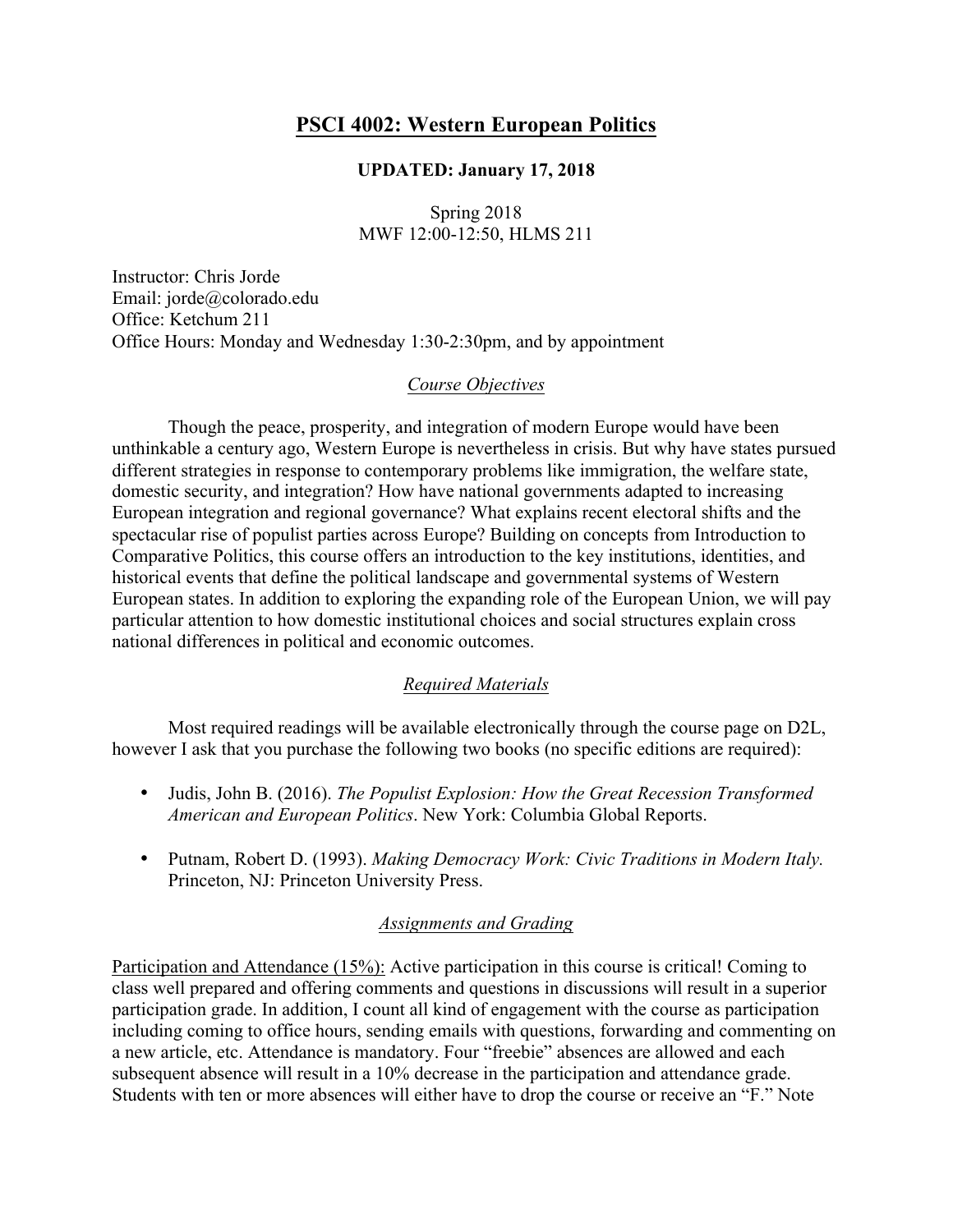that attendance alone is not sufficient to receive full credit. Students with perfect attendance but no participation should expect to receive a 70% on the participation and attendance grade.

Current Events (5%): Each student is required to turn in two current event responses. These responses should be about 300-400 words each and should address how the current event relates to broader class concepts. You may submit your two assignments at any time and you may use any relevant events from the last few months. Please include a full citation and a link to the article.

Quizzes and Short Assignments (20%): Throughout the semester I will give unannounced reading quizzes and will assign short homework tasks to be completed by the following class. Reading quiz questions will cover the assigned readings for that day and/or the content of the prior class meeting. Quizzes will take place at the beginning of class. If you are more than five minutes late you will receive a zero for that quiz. All quizzes and short assignments are weighted equally and I will drop the lowest three quiz or assignment scores when calculating your grade.

Exams (40%): There will be two exams: one midterm exam and one final exam. Each exam will be worth 20% of your total grade. The midterm exam will take place on March  $9<sup>th</sup>$  and the final exam will be administered electronically as a "take home exam" and will take place at each student's discretion between May  $3<sup>rd</sup>$  and May  $9<sup>th</sup>$ .

Analysis Paper (20%): Each student will be required to write one 1600-2000 word analysis paper. Analysis papers will be due the last day of class on May  $2<sup>nd</sup>$ . Papers must be submitted as a hard copy in class and uploaded to D2L by the assignment deadline. A failure to submit either a hard or digital copy will result in a 10% deduction and late paper submissions will result in a 10% deduction per day. More details will be provided in a separate assignment sheet.

# *Class Policies*

I will use email as the primary means of communication. Be sure to check your "@colorado.edu" mailbox regularly. If you send me an email please allow 24 hours for me to respond. If I fail to respond, please resend your message. Open communication is critical. If you have a legitimate excuse and need an accommodation for class assignments or exams, you must inform me in advance. Unless an alternative arrangement has been made in advance **late assignments will not be accepted and make-up exams and quizzes will not be given.**

Tardiness, early departures, ringing phones, playing games, Tindering, Bumbling etc. detract from the learning environment. Therefore, I ask that students arrive on time, remain in class for the duration of the period, and **turn off cell phones and other electronic devices**. If you are expecting an important phone call and wish to keep your cell phone on, let me know at the beginning of class. In addition, I ask that you take notes by hand and **laptops and tablets are not allowed**.

Students and faculty each have responsibility for maintaining an appropriate learning environment. Those who fail to adhere to such behavioral standards may be subject to discipline. Professional courtesy and sensitivity are especially important with respect to individuals and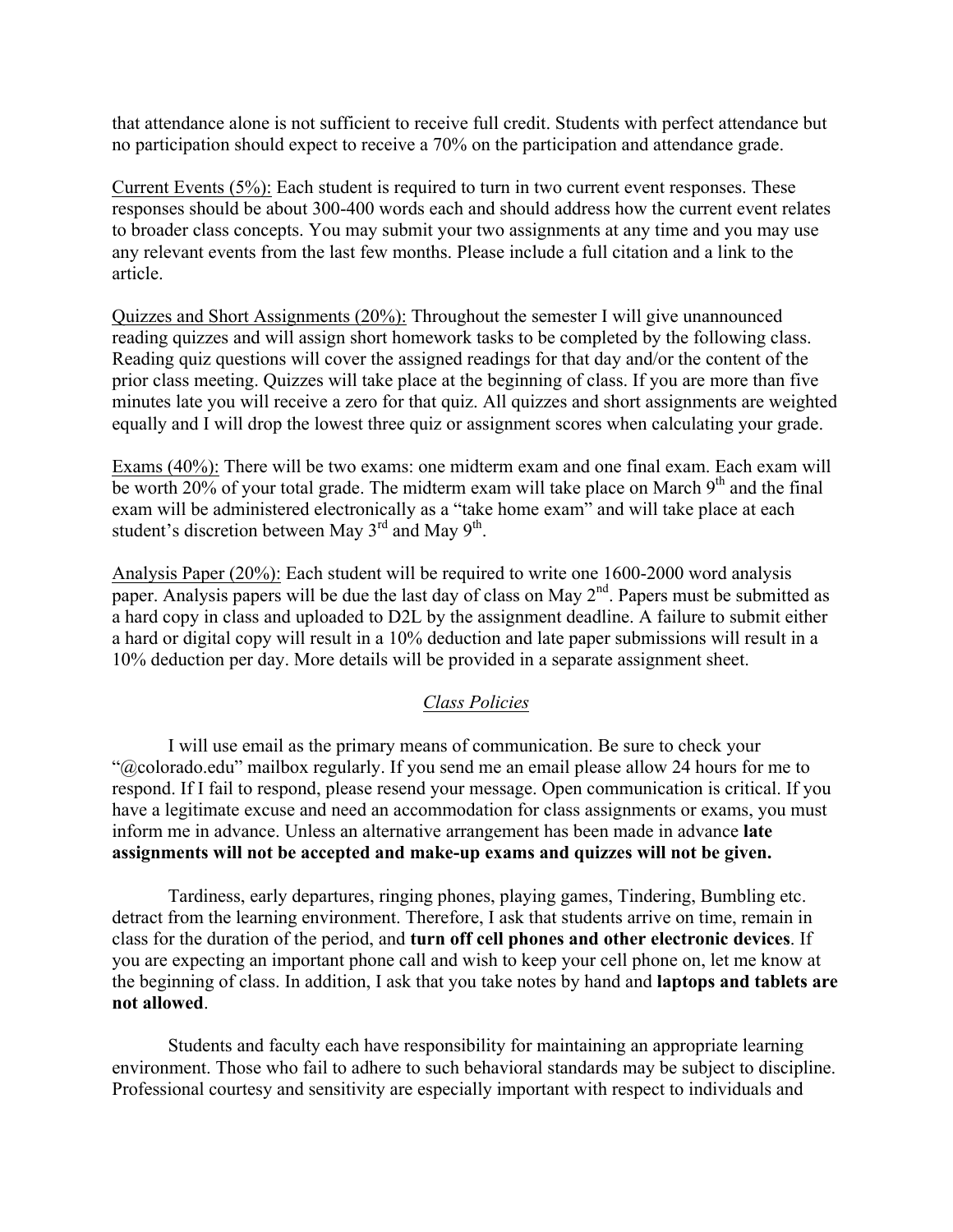topics dealing with differences of race, color, culture, religion, creed, politics, veteran's status, sexual orientation, gender, gender identity and gender expression, age, disability, and nationalities. Class rosters are provided to the instructor with the student's legal name. I will gladly honor your request to address you by an alternate name or gender pronoun. Please advise me of this preference early in the semester so that I may make appropriate changes to my records. For more information, see the policies on classroom behavior and the student code.

Finally, I reserve the right to make changes to this document. Any changes will be reflected on D2L.

### *University Policies*

Academic Integrity: Cheating is not acceptable in this recitation; make sure to do your own work. Students of the University of Colorado at Boulder are responsible for knowing and adhering to the academic integrity policy of this institution, which can be found here: http://www.colorado.edu/policies/acadinteg.html. For the purposes of this recitation, I will not tolerate plagiarism or cheating of any kind. All work MUST be your own and that work must be correctly cited. If you have any questions about what constitutes plagiarism, please contact me.

Accommodation for Disabilities: If you qualify for accommodations because of a disability, please submit to me a letter from Disability Services in a timely manner (for exam accommodations provide your letter at least one week prior to the exam) so that your needs can be addressed. Disability Services determines accommodations based on documented disabilities. Contact Disability Services at 303-492-8671 or by e-mail at dsinfo@colorado.edu. If you have a temporary medical condition or injury, see Temporary Injuries guidelines under the Quick Links at the Disability Services website and discuss your needs with me.

Religious Observances: Campus policy regarding religious observances requires that faculty make every effort to deal reasonably and fairly with all students who, because of religious obligations, have conflicts with scheduled exams, assignments or required attendance. See campus policy regarding religious observances for full details, **and let me know no later than week three** of the semester if you expect to miss any class for religious observance.

Discrimination and Harassment: The University of Colorado Boulder (CU-Boulder) is committed to maintaining a positive learning, working, and living environment. CU-Boulder will not tolerate acts of sexual misconduct, discrimination, harassment or related retaliation against or by any employee or student. CU's Sexual Misconduct Policy prohibits sexual assault, sexual exploitation, sexual harassment, intimate partner abuse (dating or domestic violence), stalking or related retaliation. CU-Boulder's Discrimination and Harassment Policy prohibits discrimination, harassment or related retaliation based on race, color, national origin, sex, pregnancy, age, disability, creed, religion, sexual orientation, gender identity, gender expression, veteran status, political affiliation or political philosophy. Individuals who believe they have been subject to misconduct under either policy should contact the Office of Institutional Equity and Compliance (OIEC) at 303-492-2127. Information about the OIEC, the above referenced policies, and the campus resources available to assist individuals regarding sexual misconduct, discrimination, harassment or related retaliation can be found at the OIEC website.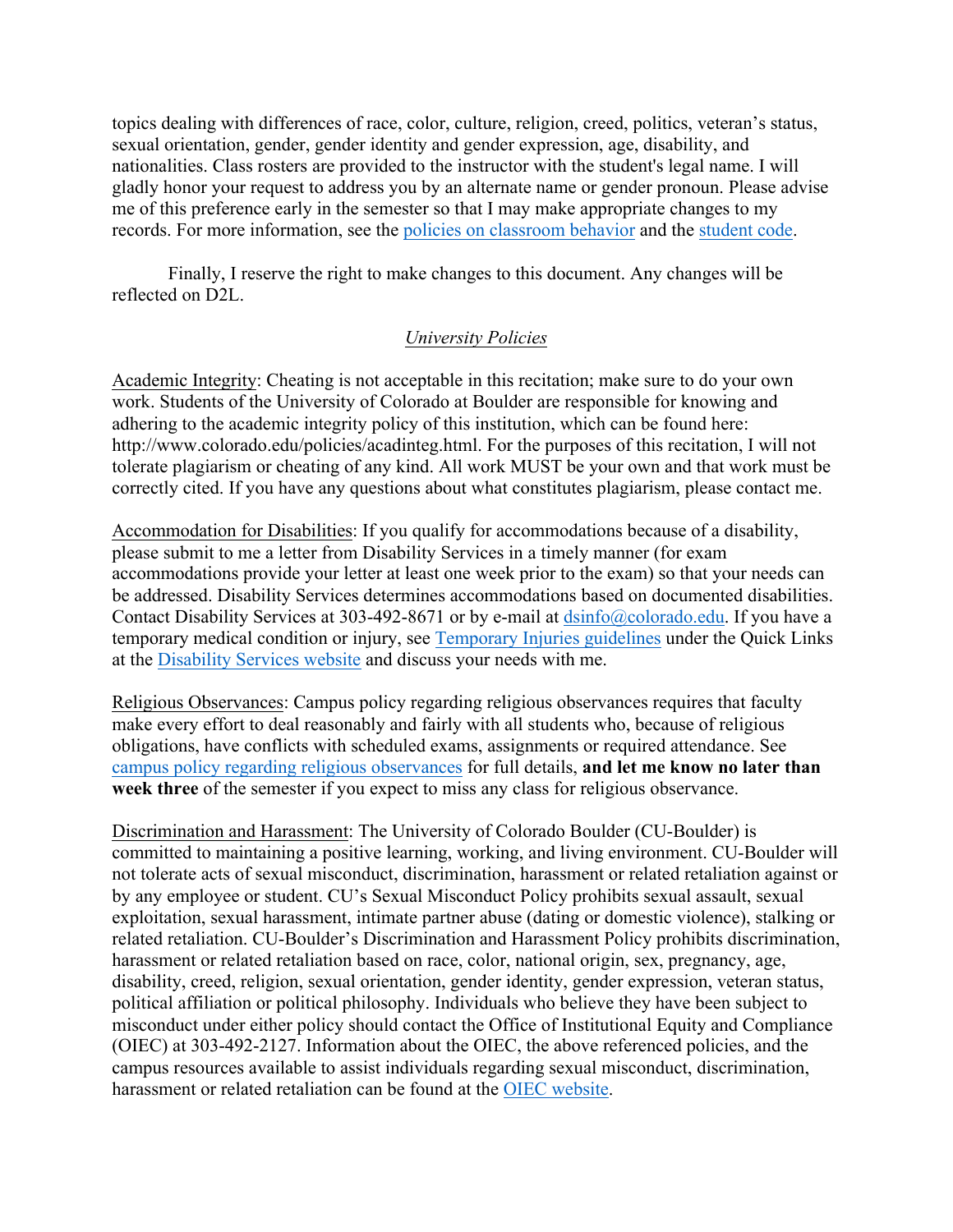| Course Schedule                                                 |
|-----------------------------------------------------------------|
| Assignments are to be completed before class on the day listed. |

| $\frac{\mu}{L}$         | <b>Date</b> | <b>Topic</b>                                                                           | <b>Assignment</b>                                                                                      |
|-------------------------|-------------|----------------------------------------------------------------------------------------|--------------------------------------------------------------------------------------------------------|
| 1                       | $17$ -Jan   | Course Introduction                                                                    | N/A                                                                                                    |
| $\overline{2}$          | $19-Jan$    | Approaches to Comparative<br>Politics                                                  | Lichbach and Zuckerman 3-8                                                                             |
| 3                       | 22-Jan      | Post-War - Social<br>Democracy                                                         | Judt 360-373                                                                                           |
| $\overline{\mathbf{4}}$ | 24-Jan      | Post-War - Southern Europe                                                             | Judt 504-534                                                                                           |
| 5                       | $26$ -Jan   | Institutions and the<br>Majoritarian Model                                             | Lijphart 1-5,9-20                                                                                      |
| 6                       | $29$ -Jan   | Institutions and the<br>Consensus Model                                                | Lijphart 30-40 (read), 274-294 (skim)                                                                  |
| $\overline{7}$          | $31-Jan$    | National Identities and<br>Regionalism                                                 | Judt 701-713                                                                                           |
| 8                       | 2-Feb       | Separatist Movements:<br>Catalonia and the Basque<br>Country                           | Woodworth 2001, Foer Ch.8                                                                              |
| 9                       | 5-Feb       | Federalism and Unitarism                                                               | <b>Bale 44-59</b>                                                                                      |
| 10                      | 7-Feb       | Electoral Systems - Ideals<br>and Basic Institutions                                   | Sartori 3-12, Economist "How does<br>Germany's"                                                        |
| 11                      | 9-Feb       | Electoral Systems - M,<br>Disproportionality,<br>Malapportionment, Partisan<br>Effects | Lijphart 137-57 (selections)                                                                           |
| 12                      | 12-Feb      | Electoral Systems and<br><b>Political Cleavages</b>                                    | Giordano 2000, Lijphart 76-78                                                                          |
| 13                      | 14-Feb      | Electoral Markets and Far-<br><b>Right Parties</b>                                     | Golder 2016                                                                                            |
| 14                      | 16-Feb      | <b>EU Origins to Maastricht</b>                                                        | Friedman 97-114                                                                                        |
| 15                      | 19-Feb      | <b>EU</b> Institutions                                                                 | Complete "EU Institutions HW" (D2L)                                                                    |
| 16                      | $21$ -Feb   | EU and the Democratic<br>Deficit                                                       | Gallagher et al. p.155-157, Economist<br>"Parliament Plot" + "How to address EU<br>Democratic Deficit" |
| 17                      | 23-Feb      | A European Identity?                                                                   | Fligstein 132-159                                                                                      |
| 18                      | 26-Feb      | <b>Brexit</b>                                                                          | Goodwin and Heath - Brexit vote explained                                                              |
| 19                      | 28-Feb      | Introduction to Populism                                                               | Economist "Populism, Part of the<br>Furniture," Judis 12-17 and 88-108                                 |
| 20                      | 2-Mar       | The Populist Left                                                                      | Judis 109-130                                                                                          |
| 21                      | 5-Mar       | The Populist Right                                                                     | Judis 131-163                                                                                          |